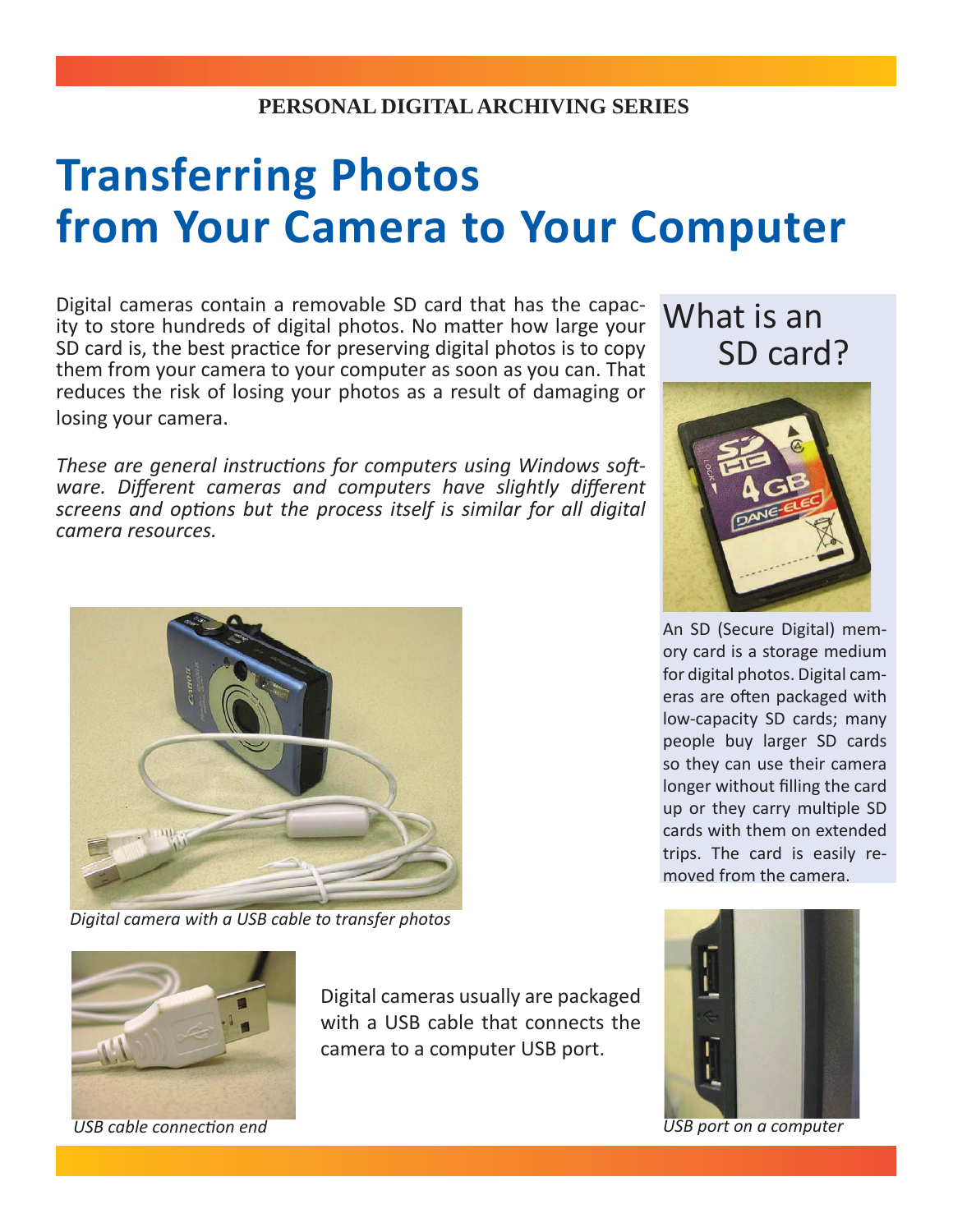Plug the camera into the computer and turn the camera on. You may have to switch the camera into Review mode in order for it to fully connect to the computer.



| Microsoft Office Document Scanning<br>Microsoft Office Document Scanning       |  |
|--------------------------------------------------------------------------------|--|
| Microsoft Office Word<br>Microsoft Office Word                                 |  |
| Microsoft Scanner and Camera Wizard<br>writiad pictures from a camera or scann |  |

Once the camera has connected, a window should pop up, prompting you to open the camera contents with the camera software. This software is generally called camera wizard software.

If a window does not automatically pop up, you may have to look for the camera device. For example, on a Windows PC, you will need to view your My Computer or Home folder to look for the device.

Most camera software allows you to select specific photos to move off your camera to the computer.

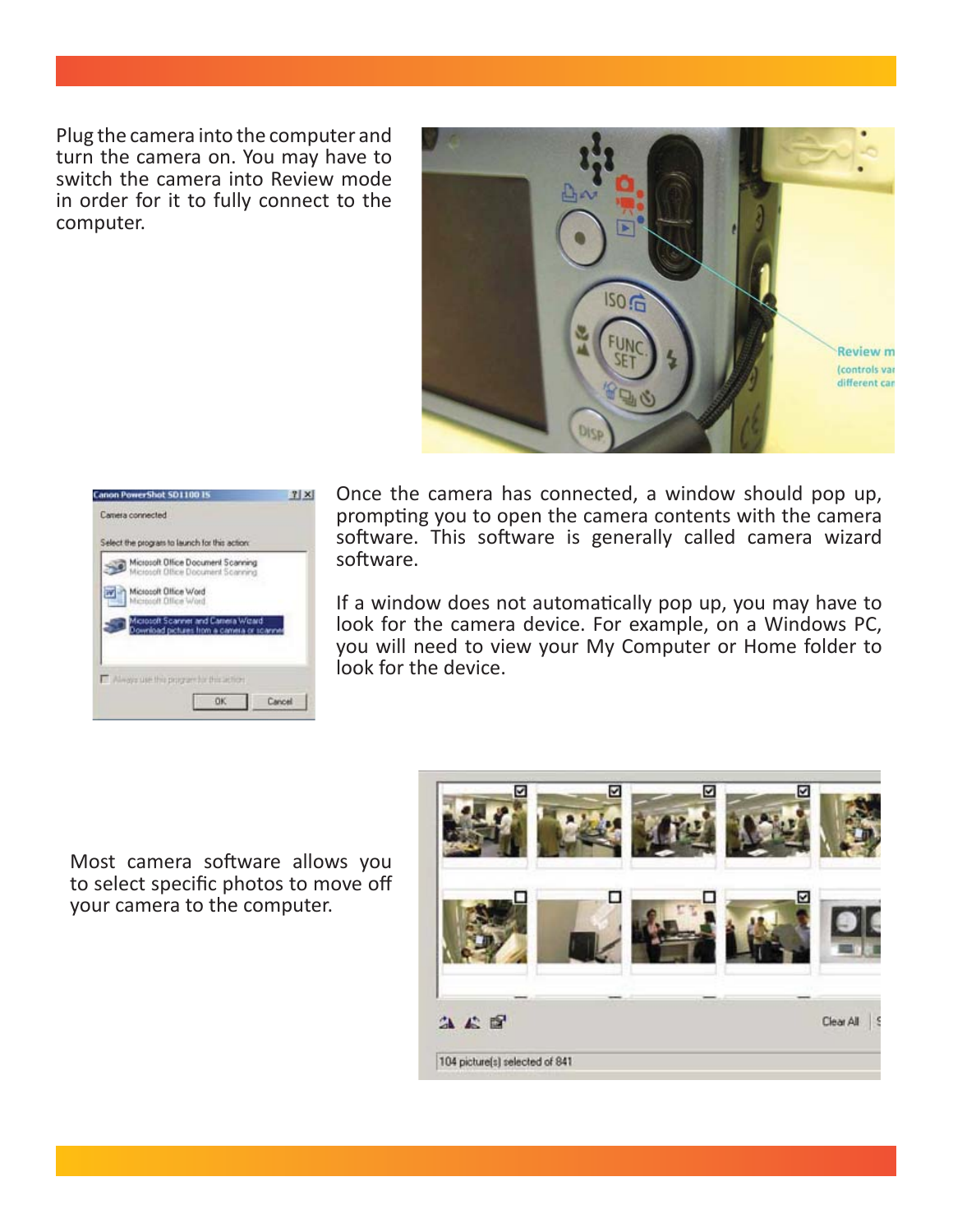Camera software usually permits you to name your photos. If all your photos are from the same event, for example, you can use this event name as the first part of the file name, and the photos will get numbered sequentially as they transfer to your computer.



If you do not have a folder for those photos, create a new folder in your file directory to keep your photos organized. If you have a master folder for your photos (such as "My Pictures") the new folder should be placed inside it. Give the new folder a descriptive name; a subject or the date created are good choices. This will make your photos easier to find later.





The more photos you transfer, the longer the process will take.